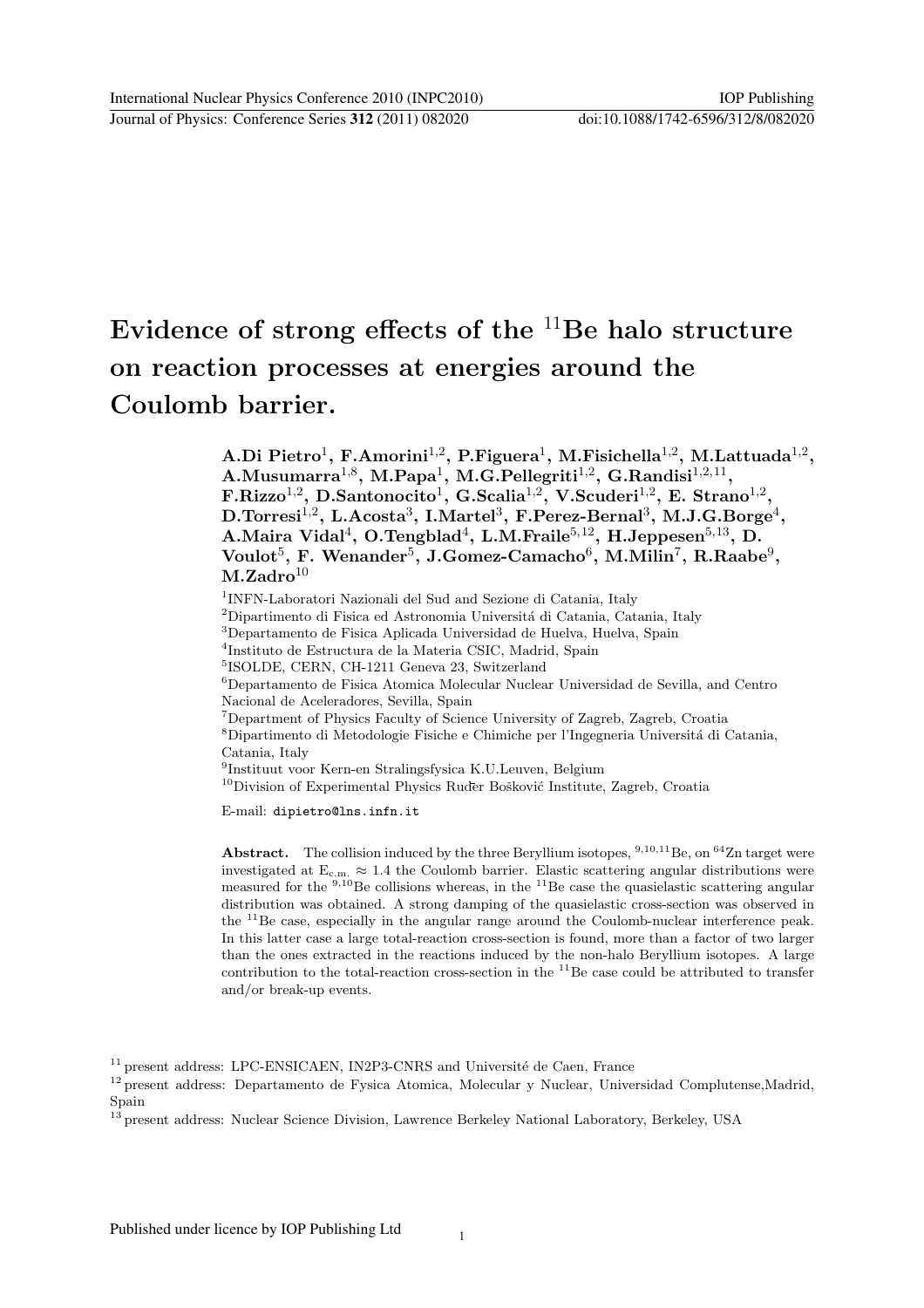# 1. Introduction

The existence of a halo is a threshold phenomenon in which the 'halo' nucleons quantum tunnel out to large distances from the core, giving rise to a wave function having a tail extending mostly outside the potential well. Since elastic scattering is a peripheral process, it can be used as a tool to probe the tail of the wave function. Therefore, using elastic scattering one can investigate the surface properties of the halo nuclei. In this contribution we investigate to what extent information can be gained from high quality elastic scattering measurements at low bombarding energies. Low energy elastic scattering experiments, involving halo nuclei, have mostly been performed with the 2n-halo <sup>6</sup>He nucleus on several targets over a wide range of masses. The reason for that lies in the fact that a <sup>6</sup>He beam was available as post-accelerated beam in facilities like the CRC at Louvain la Neuve or Ganil. Reaction studies performed with <sup>6</sup>He have shown that coupling to the continuum (break-up), strongly affects the elastic cross-section. On heavy targets, as for example <sup>208</sup>Pb, the coupling with the Coulomb dipole excitation of the low-lying E1 strength, produces a suppression of the elastic scattering angular distribution at forward angles, in the Coulomb-nuclear interference region [5]. This suppression has not been observed in reaction induced on low charge targets as  $64\text{Zn}$  [6]. On this target, however, the elastic cross-section is overall suppressed when compared for example to the elastic scattering angular distribution induced by the well bound <sup>4</sup>He at the same  $E_{c.m.}$  [6]. Moreover, in the <sup>6</sup>He induced reactions the total-reaction cross-section is large (see e.g. [6, 7]). At low energies, near the Coulomb barrier, direct processes such as transfer and break-up are mostly contributing to the total-reaction cross-section. Exclusive measurements have shown that, among these processes, the 2n transfer gives the largest contribution [8, 9].

In the reaction induced by the 1n-halo <sup>11</sup>Be nucleus on a <sup>209</sup>Bi target at energy near the Coulomb barrier, the extracted total-reaction cross-section was found to be similar to the one of  ${}^{9}Be+{}^{209}Bi$ [10, 11], measured by the same group [12]. Since the absorption is due to fusion (which for the two reactions  $9,11$ Be+ $209$ Bi has a similar cross-section [13]) and break-up, the authors concluded that the breakup process must have similar cross-section in both  $9,11$ Be nuclei.

In this contribution new results of experiments performed with the three Beryllium isotopes  $9,110,11$  Be on a medium mass  $64$ Zn target will be discussed.

# 2. Experimental set-up.

In order to study the three reactions  $9,10,11$  Be $+64$ Zn, two separate experiments were performed. The experiment with the stable <sup>9</sup>Be beam was done at Laboratori Nazionali del Sud (LNS) in Catania, whereas the experiment with the radioactive  $10,11$ Be beams was performed at Rex-ISOLDE (CERN).

The <sup>9</sup>Be beam was impinging on a 550  $\mu$ g/cm<sup>2 64</sup>Zn at a center of mass energy of 24.9 MeV. The elastic-scattering angular distribution was measured using five collimated surface barrier Si detector telescopes (10  $\mu$ m  $\Delta E$  and 200  $\mu$ m E detectors), placed on a rotating platform, in the angular range  $10^0 \leq \theta_{\rm c.m.} \leq 150^0$ .

In the  $^{10,11}$ Be+ $^{64}$ Zn experiment the beam energy was  $E_{c.m.}=24.5$  MeV for both beams and the target was a 550  $\mu$ g/cm<sup>2</sup> and a 1000  $\mu$ g/cm<sup>2</sup> for the <sup>10</sup>Be and <sup>11</sup>Be beams respectively. The detector system used was an array of six Si-detector-telescopes each formed by a 40  $\mu$ m,  $50 \times 50$ mm<sup>2</sup>,  $\Delta E$  DSSSD detector (16+16 strips) and a 1500  $\mu$ m single pad E detector. This array was placed very close to the target; this allowed a large solid angle coverage. The angular range covered by the detector was  $10^0 \le \theta_{\rm lab} \le 150^0$ . More details on the experiment can be found in [1]. In the <sup>11</sup>Be case, due to the energy resolution of the radioactive beam and the energy straggling in the target, it was not possible to separate the ground state from the  $\frac{1}{2}^{-}$  $(E_{\rm x}=0.32$ MeV) state in <sup>11</sup>Be. As a consequence, in the <sup>11</sup>Be case, the quasielastic scattering rather than the elastic scattering was measured.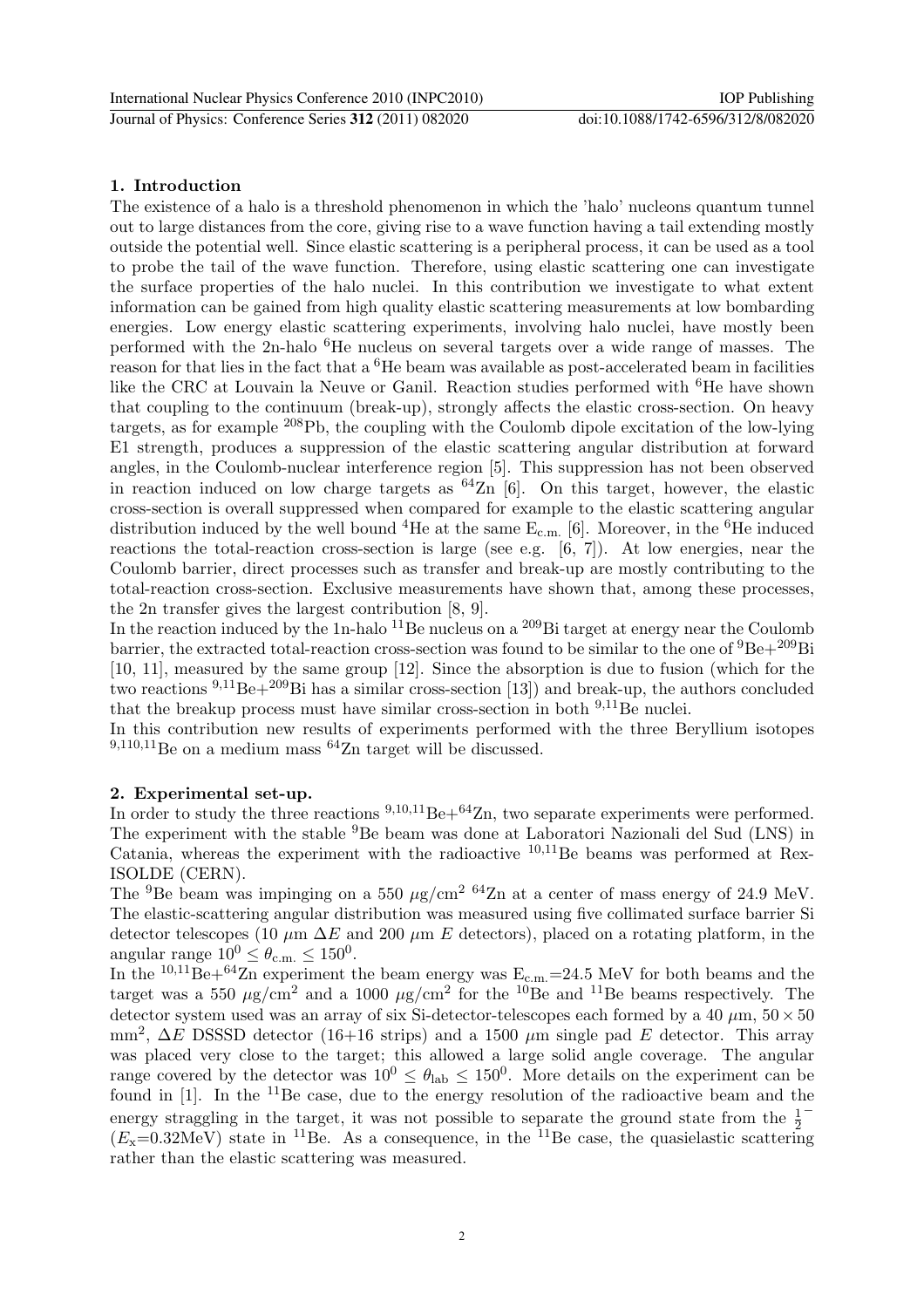

Figure 1. Elastic scattering angular distribution for  ${}^{9}Be+{}^{64}Zn$  purple symbols and  ${}^{10}Be+{}^{64}Zn$ , blue symbols. Quasielastic angular distribution for  ${}^{11}Be+{}^{64}Zn$ , green symbols. Lines represent the result of the Optical Model fit to the data (see text for details).

## 3. Results and discussion

#### 3.1. Elastic scattering angular distributions

The <sup>9</sup>Be is a stable weakly-bound nucleus  $(S_n=1.67 \text{ MeV})$ , the <sup>10</sup>Be is radioactive but well bound  $(S_n=6.81 \text{ MeV})$  and it is the core of the <sup>11</sup>Be halo nucleus  $(S_n=0.5 \text{ MeV})$ . In Fig. 1 a comparison of the extracted elastic scattering angular distribution for  $9,10Be+64Zn$  and the quasielastic scattering angular distribution of  ${}^{11}Be+{}^{64}Zn$  is shown. As one can see from the figure, the angular distributions for  $9,10$ Be+ $64$ Zn appear to be very similar. This result is not surprising. It is known [2] that at energies above the Coulomb barrier the break-up of the weakly bound <sup>9</sup>Be does not give an important contribution to the total reaction cross-section. In fact, the total reaction cross-section in the  ${}^{9}Be+{}^{64}Zn$  case is almost completely due to the total-fusion processes [2]. This result is similar to what expected in reactions induced by well bound nuclei such as  ${}^{10}Be$ . The  ${}^{11}Be+{}^{64}Zn$  quasielastic angular distribution shows a very different behaviour; the peak due to the interference between the Coulomb and nuclear amplitude is missing and the quasielastic cross-section appear to be suppressed at the angles at which the nuclear interaction is felt. The observed feature of the  $^{11}$ Be quasielastic angular distribution is typical of absorption occurring at large distances and it has been observed when a strong coupling with the Coulomb excitation of quadrupole states in heavy deformed nuclei is present due to the long-range of the Coulomb interaction  $[3]$ . In the <sup>11</sup>Be case, absorption at large distances may occur due to the large radial extension of the halo nucleus. As shown in [4], the suppression of the elastic crosssection in the Coulomb-nuclear interference region in the case of scattering of a halo nucleus with a low-charge target (as in the present study), at energies near the barrier, cannot be attributed to a strong Coulomb dipole coupling due to the presence of the low-lying E1 strength near the threshold. Such a strong coupling is expected to be important in the scattering with high charge targets, as observed in collisions induced by the  $2n$ -halo<sup>6</sup>He nucleus see e.g. [5]. In the scattering of <sup>11</sup>Be, investigated in the present case, nuclear coupling effects must therefore be important.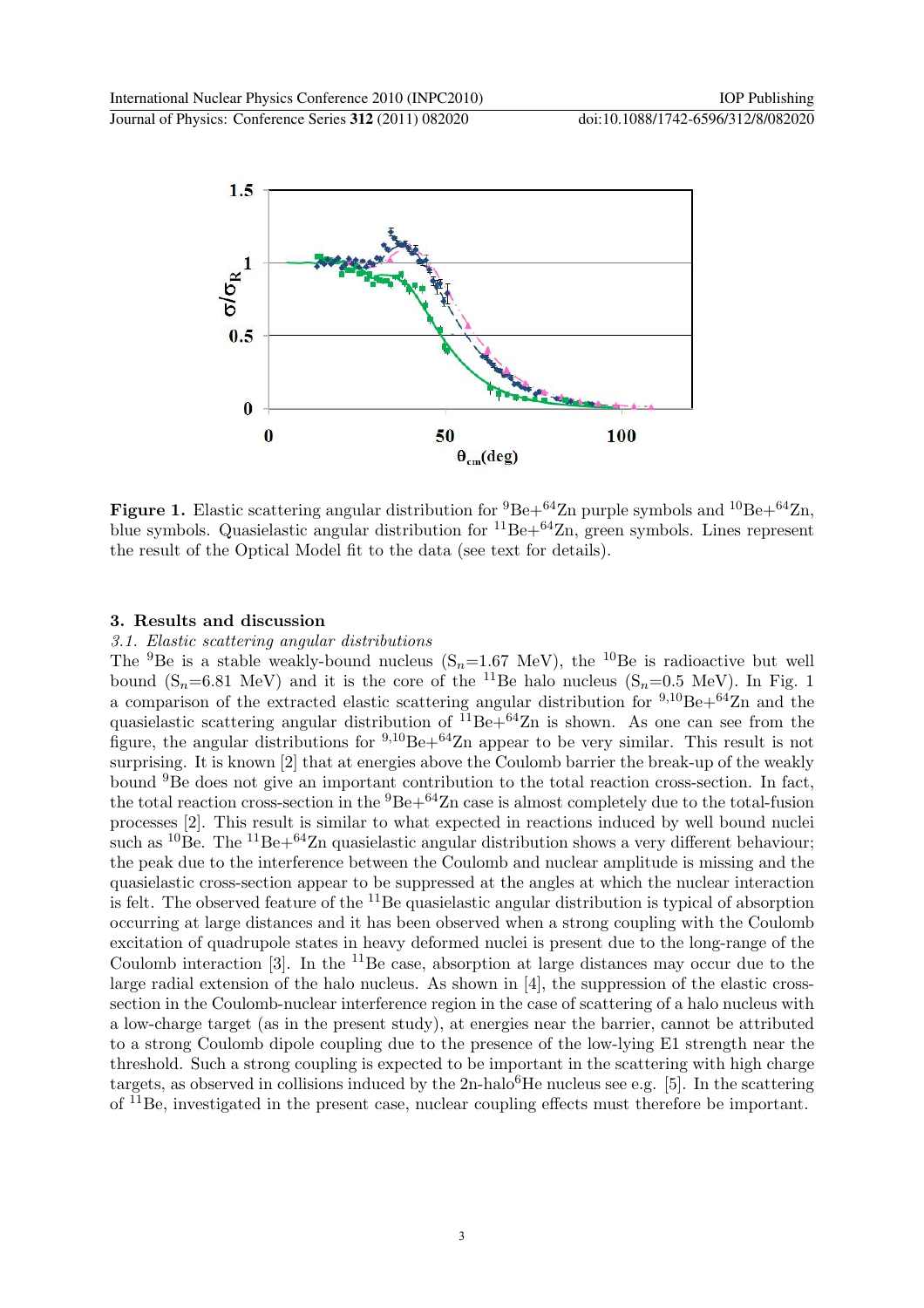

Figure 2. Quasielastic angular distribution for  ${}^{11}Be+{}^{64}Zn$ , green symbos. Full green line represent the result of the Optical Model fit to the data. Dashed black line represent DWBA calculations of inelastic scattering.

## 3.2. Optical Model analysis.

The <sup>9,10,11</sup>Be+<sup>64</sup>Zn scattering was analyzed using the Optical Model (OM). For the <sup>9,10</sup>Be+<sup>64</sup>Zn elastic scattering, a volume potential having a Woods-Saxon (W-S) shape for both the real and imaginary part was used; the radius and diffuseness (real and imaginary) were fixed and the best  $\chi^2$  was obtained by varying the potential depths. Before fixing radius and diffuseness, calculation were performed where they were varied at steps of 0.05 fm. The fit was done using the code PTOLEMY [14].

In the case of the  ${}^{11}Be+{}^{64}Zn$  quasielastic angular distribution, the coupling to the break-up was taken into consideration using a Dynamic Polarization Potential (DPP). The DPP used was an imaginary surface potential having the shape of a W-S derivative. No real part for the DPP potential was considered. The volume potential responsible for the core-target interaction, was the one extracted from the  ${}^{10}Be+{}^{64}Zn$  elastic scattering fit. The OM fit was performed using as free parameter the depth of the DPP potential and varying the diffuseness at steps of 0.05 fm. The best  $\chi^2$  were obtained for a DPP diffuseness parameter of  $a_{si} \approx 3.5$  fm. A similar diffuseness  $(a_{si}=3.2 \text{ fm})$  of the surface DPP potential was obtained by [15, 16]. The results are shown in Fig. 1. The values of the obtained potential parameters can be found in [1].

As above mentioned, in the <sup>11</sup>Be+<sup>64</sup>Zn case, the inelastic excitation of the <sup>11</sup>Be at  $\vec{E_x}=0.32$  MeV could not be separated from the elastic peak and therefore the quasielastic scattering angular distribution was obtained. We have verified, by means of DWBA calculations, that the inelastic contribution to the quasielastic scattering angular distribution is small and hence the quasielastic angular distribution can be considered as elastic scattering angular distribution. This can be seen in Fig. 2. Details of the calculations can be find in [1]. The total-reaction cross-sections deduced from OM analysis for <sup>9,10,11</sup>Be+<sup>64</sup>Zn are  $\sigma_R$ =1090 mb,  $\sigma_R$ =1260 mb and  $\sigma_R$ =2730 mb respectively.

#### 3.3. Cross-section for direct reactions

The analysis of the  $\Delta E\%E$  spectra in the <sup>11</sup>Be+<sup>64</sup>Zn case shows events, next to the <sup>11</sup>Be quaselastic peak, consistent with  $^{10}$ Be coming from 1n transfer or break-up processes, as can be seen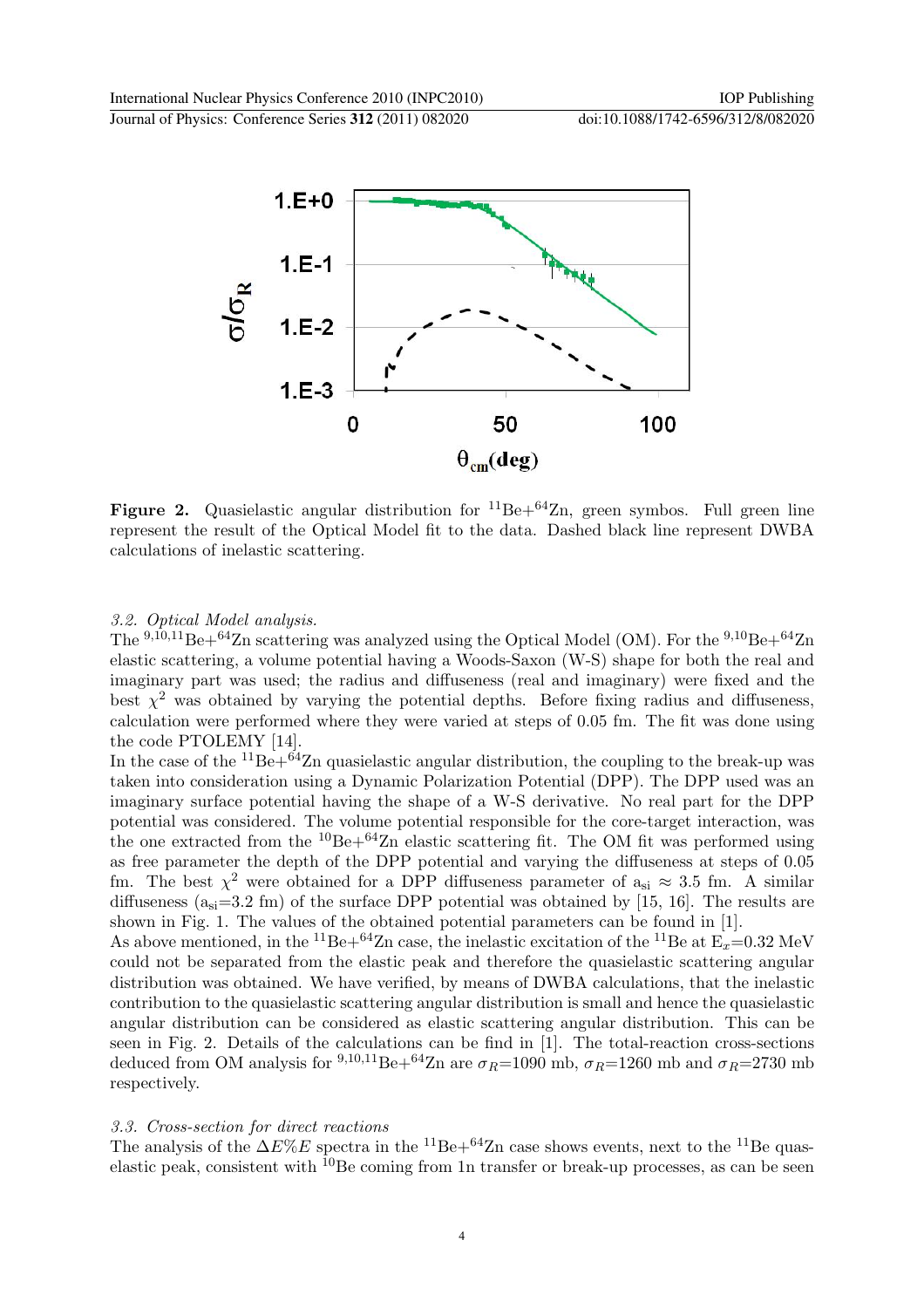

Figure 3.  $\Delta E\%E$  scatter plot for the reaction <sup>11</sup>Be+<sup>64</sup>Zn.



Figure 4. Angular distribution of transfer/break-up events in  ${}^{11}Be+{}^{64}Zn$  obtained by selecting <sup>10</sup>Be events in the  $\Delta E\%E$  spectrum.

in Fig. 3. For these events the angular distribution has been extracted and it is shown in Fig. 4. The integrated cross-section obtained from transfer/break-up angular distribution is  $\sigma=1100 \pm 100$ 150 mb, corresponding to ≈40% of the exstracted total-reacion cross-section. Therefore, contrary to what found in the weakly bound  ${}^{9}Be$  case, where at a similar  $E_{c.m.}$  energy the total-reaction cross-section is mainly due to fusion  $[2]$ , in the <sup>11</sup>Be case direct processes are giving a large contribution to this cross-section.